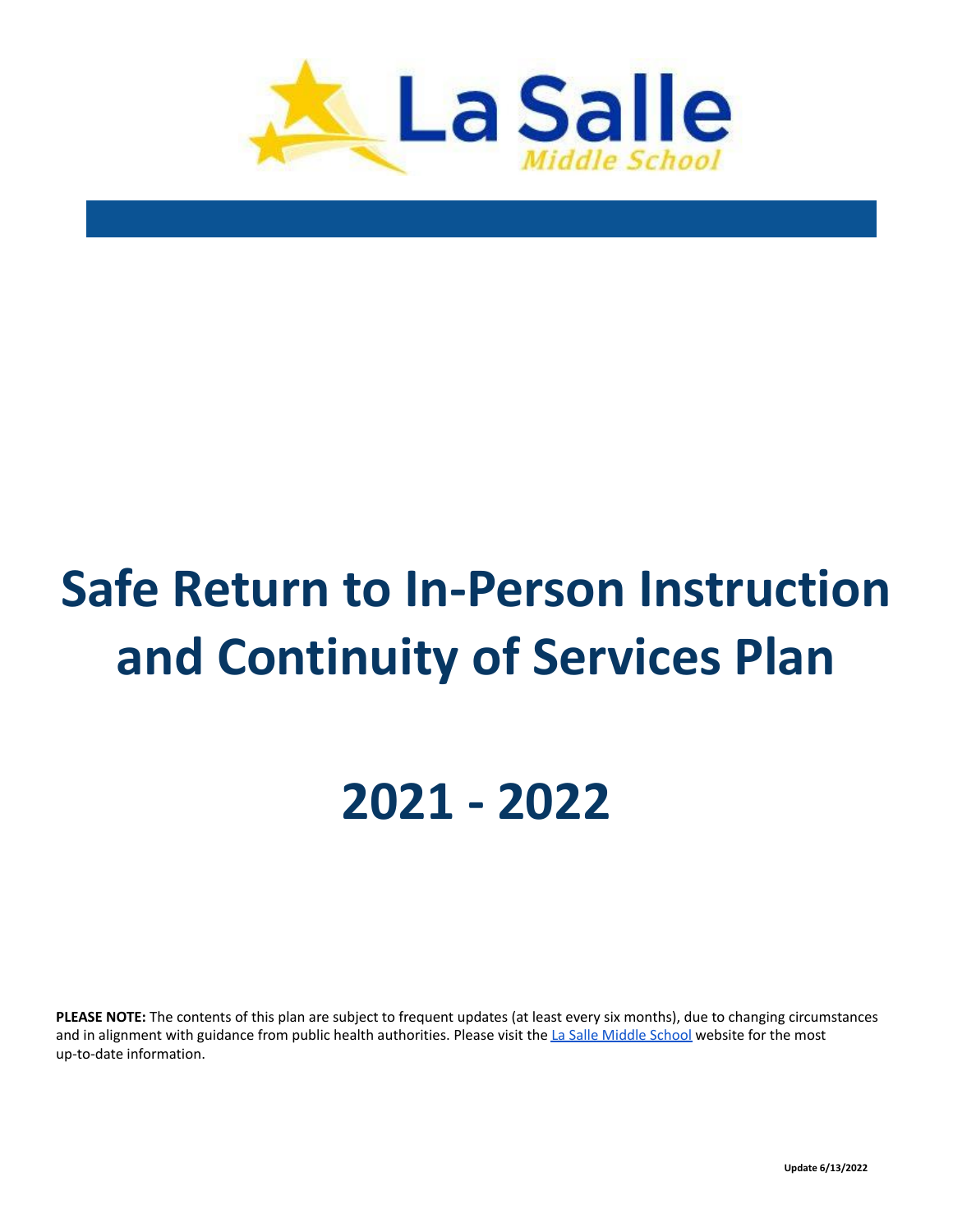### **TABLE OF CONTENTS**

<span id="page-1-0"></span>

| <b>TABLE OF CONTENTS</b>                          | 1              |
|---------------------------------------------------|----------------|
| <b>INTRODUCTION</b>                               | 2              |
| <b>MESSAGE FROM THE HEAD OF SCHOOL</b>            | 3              |
| 2021-22 SCHOOL CALENDAR                           | 5              |
| <b>INSTRUCTION</b>                                | 5              |
| <b>HEALTH AND SAFETY - AT A GLANCE</b>            | 6              |
| Vaccinations                                      | 6              |
| <b>Staff Health Screenings</b>                    | 6              |
| <b>Student Health Screenings</b>                  | 6              |
| Arrival and dismissal procedures                  | $\overline{7}$ |
| <b>Building Access</b>                            | 7              |
| Cohort                                            | 7              |
| Social/Physical Distancing                        | 7              |
| <b>Face Coverings</b>                             | 8              |
| <b>School Meals</b>                               | 8              |
| Gloves                                            | 8              |
| Handwashing and Sanitizing                        | 8              |
| <b>Respiratory Etiquette</b>                      | 8              |
| When a Staff Person is identified with symptoms   | 10             |
| When a student is identified with symptoms        | 10             |
| When a Student/Staff Tests Positive for COVID-19  | 10             |
| Test to Stay                                      | 10             |
| <b>CONTACT TRACING</b>                            | 12             |
| <b>CLEANING PROTOCOLS AND DISINFECTION</b>        | 12             |
| Building Operations and Cleaning and Disinfecting | 12             |
| <b>REVIEW</b>                                     | 12             |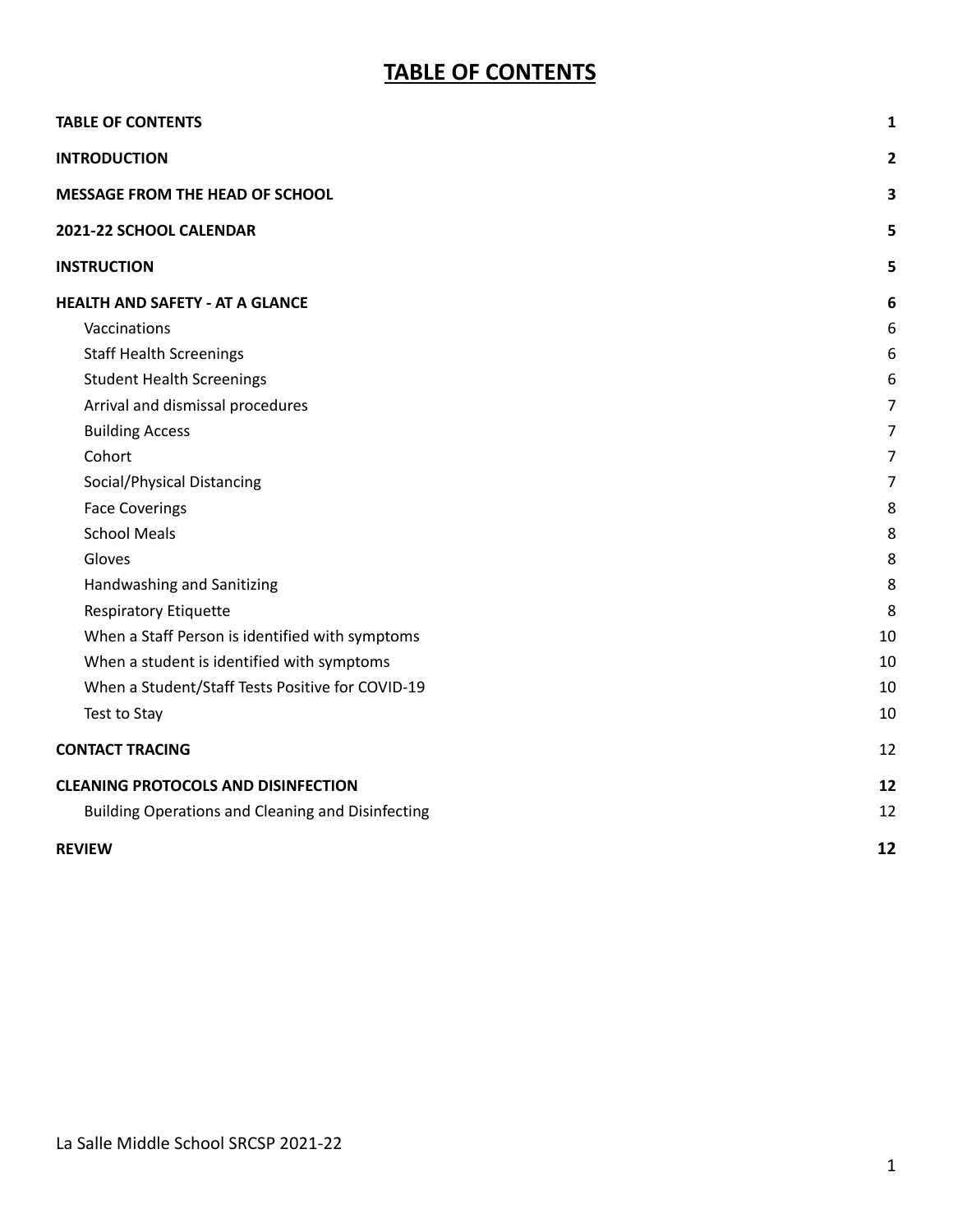#### <span id="page-2-0"></span>**INTRODUCTION**

As students, teachers, staff, and essential visitors return to the school in the wake of the 2019 novel coronavirus disease (COVID-19) pandemic, La Salle Charter School reaffirms its continued commitment to maintaining a safe and healthy environment, and of the additional measures taken to protect students, employees, families, and community members-at-large from the spread of COVID-19. There has been extensive research and consultation with the St. Louis City Department of Health, Department of Secondary Education, medical experts, and consultants specializing in many of the areas of concern (protective equipment, sanitization, contact tracing, etc.) to develop strategies to reopen the school while remaining safe.

We recognize that COVID-19 has, and continues, to affect our community in various ways, creating unique challenges including personal health risks, health risks of family members, the need to care for ill family members, childcare issues, food insecurity, increased stress, and more. For these reasons, the school's C.A.R.E. (COVID Action and Re-Entry Education) Planning Team has endeavored to establish a Safe Return to In-Person Instruction and Continuity of Services (SRCSP) plan while meeting the in-person needs of the school.

- ★ The SRCSP plan addresses health and safety protocols, in-person instruction, and cleaning and disinfecting guidelines. The following outlines key considerations:
- $\star$  Coordinate a timeline for reopening with local, state, and federal guidelines that consider capacity limits and physical distancing, staff reporting to work/school in phases, and necessary COVID-19 support services
- ★ Prepare facilities for reopening (signage, requisite markings, reconfiguration and removal of furniture, installation of touchless devices and hand sanitizer stations, enhanced cleaning protocols, etc.)
- ★ Identify resource needs and supply chains to purchase Personal Protective Equipment ("PPE"), hand sanitizer, disinfecting wipes, and cleaning supplies
- ★ Establish protocols for responding to positive COVID-19 tests (screening, contact tracing, social distancing, cleaning, etc.)
- $\star$  Develop policies both proactive and responsive in support of mitigating the spread of COVID-19
- $\bigstar$  Design employee training
- $\star$  Establish continuous communication channels regarding safety measures and expectations.

To address the core principle of the health and well-being of our students, teachers, staff, vendors, and essential visitors, safety measures were developed in alignment with local, state, and federal guidelines. The health measures outlined in the SRCSP are required of all members of the school community.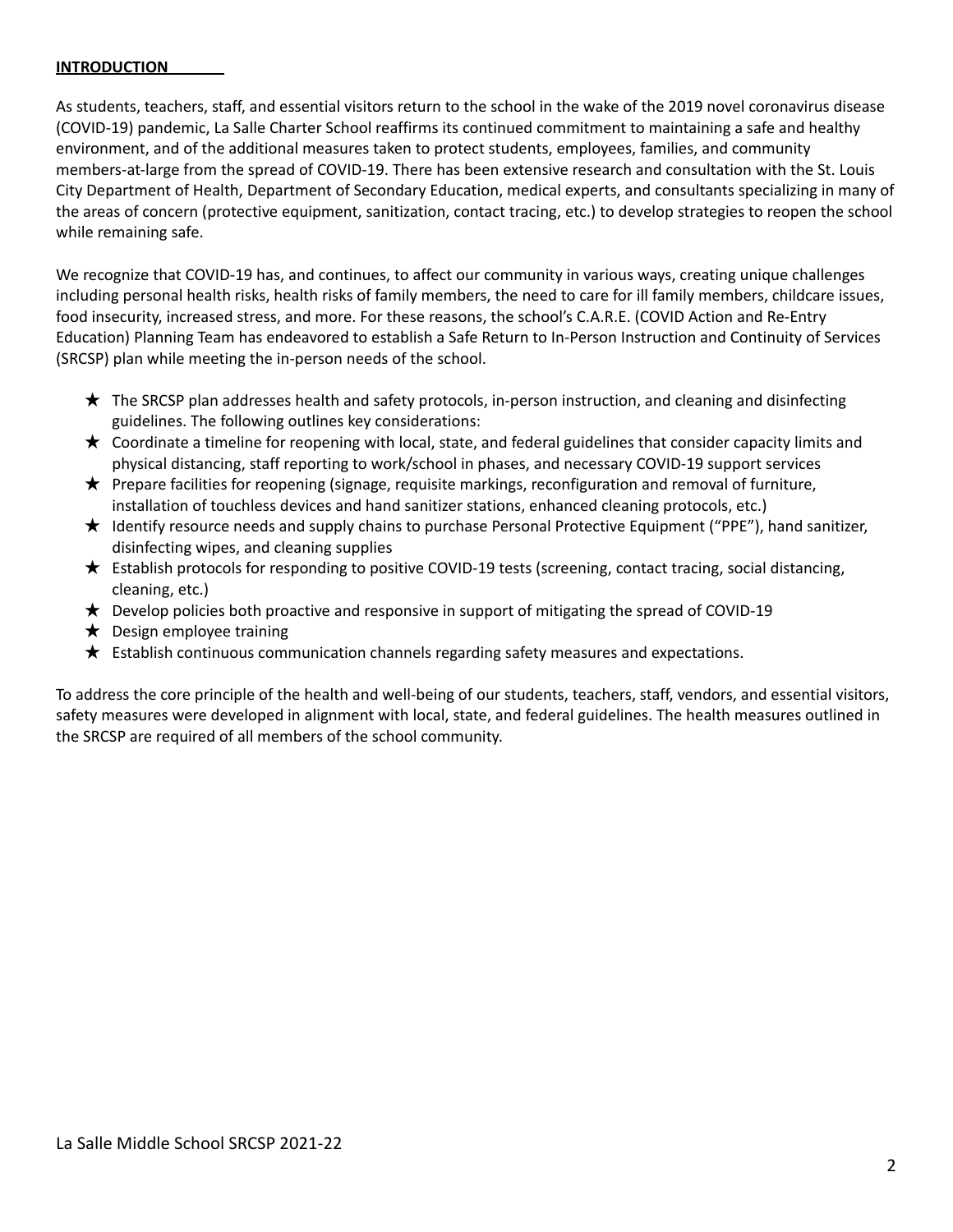#### <span id="page-3-0"></span>**MESSAGE FROM THE EXECUTIVE DIRECTOR**

Dear La Salle Families,

As we work together in mitigating the spread of the novel coronavirus disease (COVID-19) pandemic, I understand that there is anxiety relative to in-person instruction for the 2021–2022 school year. As such, I want to assure you that the health and safety of our students and staff is my number one priority. And, I, therefore, am careful in the decisions we make and will always ensure our decisions align with the Department of Elementary and Secondary Education (DESE), City of St. Louis Department of Health (STL-DOH), and the Centers for Disease Control and Prevention (CDC) recommendations and or guidelines.

How that will look throughout the 2021-22 school year may differ from day-to-day, week-to-week, and semester-to-semester. We will need to be flexible and will ask for your flexibility as educators who care deeply about transforming the lives of your children.

The school's C. A. R. E. (COVID Action and Re-Entry Education) Planning Team has been meeting since March 2020. This cross-functional team includes all members of the La Salle leadership team, teachers, the special education coordinator, counselor/homeless and foster care liaison, parents/families, students, and the La Salle Charter School Board of Directors. The team was charged with assessing both short-term and long-term plans for academic and operational support functions while developing safe and comprehensive guidance for the administrative staff to manage day-to-day priorities. The team has also been working to establish plans for a safe return to school and continuity of services for the 2021-2022 school year. Highlights of the plan include:

- ★ development and implementation of an infectious disease plan that is disseminated to all staff. Each staff person will be responsible for reviewing the plan and keeping a copy in their respective office and or classroom
- $\star$  development of a robust virtual learning plan to ensure the content remains high quality and engaging.

The 2021-22 school year will begin on **August 23rd**. New student orientation day is scheduled for **August 19th.**

Beyond the plan highlights outlined above, we have implemented many health and safety protocols in response to the COVID-19 pandemic, including:

- ★ All teachers and staff are encouraged to be vaccinated prior to returning to school/work.
- $\bigstar$  Face coverings will be required for all students, staff, and visitors.
	- Students and staff with medical conditions that prohibit them from wearing face masks will be exempt as long as they have medical documentation on file. A face shield, however, will be offered to persons with a medical exemption.
- $\star$  Throughout the school building, we will socially distance and practice as much caution as possible. We will be utilizing all available classroom and learning spaces and making necessary modifications to help ensure at a minimum we maintain a 3ft radius around each student's workspace in all classrooms and 6ft in the hallway and all common areas.
- ★ Daily health screenings will be required to be taken of all students and staff before the beginning of each school day. All students and staff who are not feeling well are advised to stay at home.
- ★ An isolation area or CARE room within the school has been established and will be used to remove any persons that are ill from the school's general population.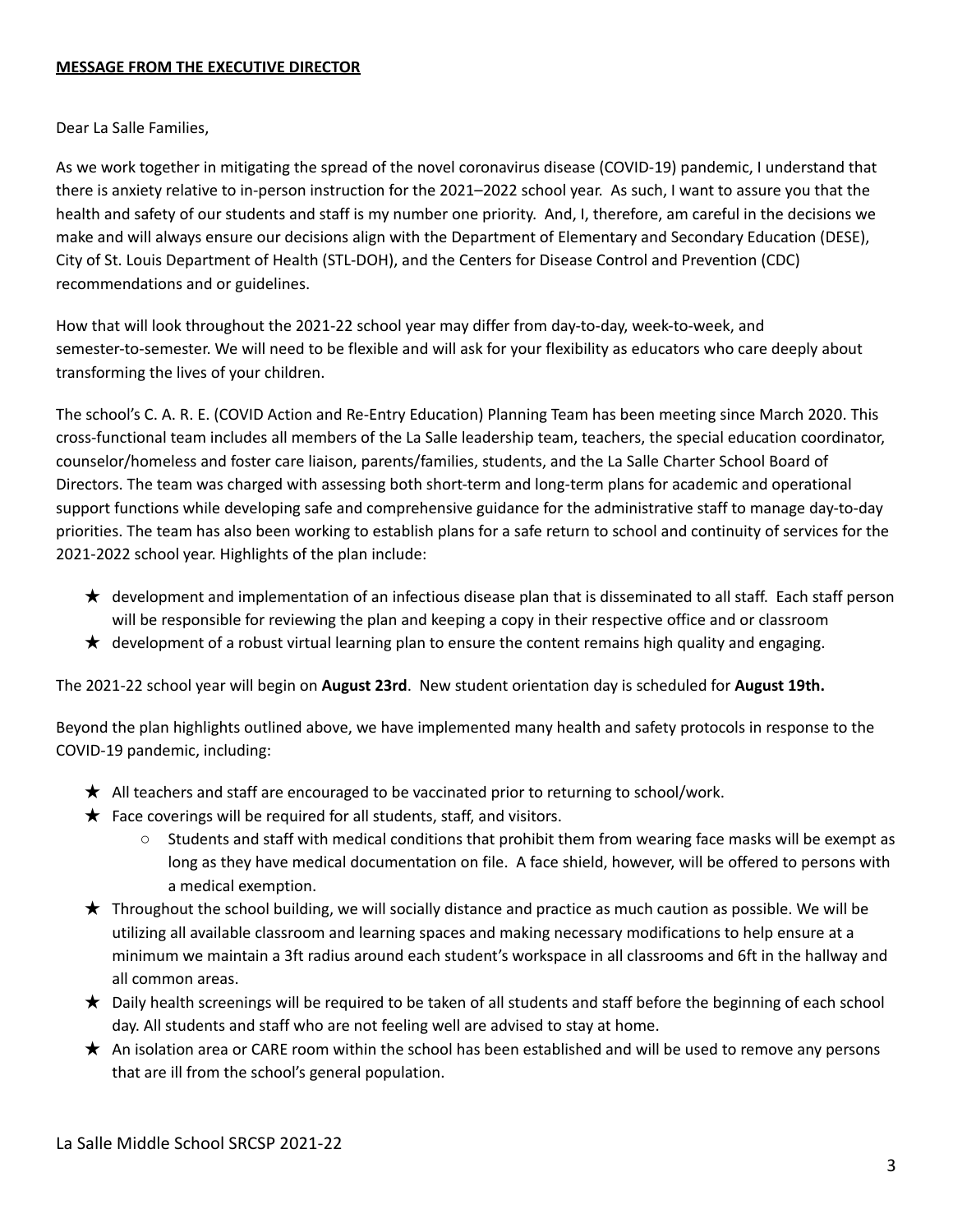- ★ Hand sanitizer stations will be installed in every hallway, and hand sanitizer and disinfecting wipes will be accessible in all classrooms and offices.
- $\star$  Social distancing signage and floor decals will be displayed prominently throughout the school building.
- ★ Interactions and mixing of classes, group gatherings, as well as visitor volume will be limited.
- ★ Accurate health records of all students enrolled for the 2021-22 school year will be kept and maintained per the Missouri immunization and exclusion requirements.
- $\star$  All students will be provided a digital device and provided with internet supports as needed. Also, as part of the 1:1 Digital Device Plan, we will begin distributing devices to students without access at home in August.
- ★ Touchless options (i.e., door pulls, hand dryers, drinking fountains, etc.) have been installed where possible throughout the building.
- $\star$  Lunch periods will be staggered to minimize the number of students eating on any given lunch period and ensure social distancing during every lunch period.
- ★ All high-touch surfaces (i.e., handrails, doorknobs, handles, faucets, sinks, etc.) will be routinely cleaned throughout the day.
- $\star$  Implementation of a 3-step process for cleaning and sanitizing the building daily.
- ★ Implementation of a process to ensure the building is cleaned, disinfected, and sanitized throughout the day and nightly using EPA-registered cleaning products and disinfectants.

While additional communication will be sent out within the coming weeks, I encourage you to contact the school directly if you have any questions or concerns. All that we do is done in the best interest of our students and staff. We are indeed stronger together!

Be well and stay safe,

LaShanda R. Boone Executive Director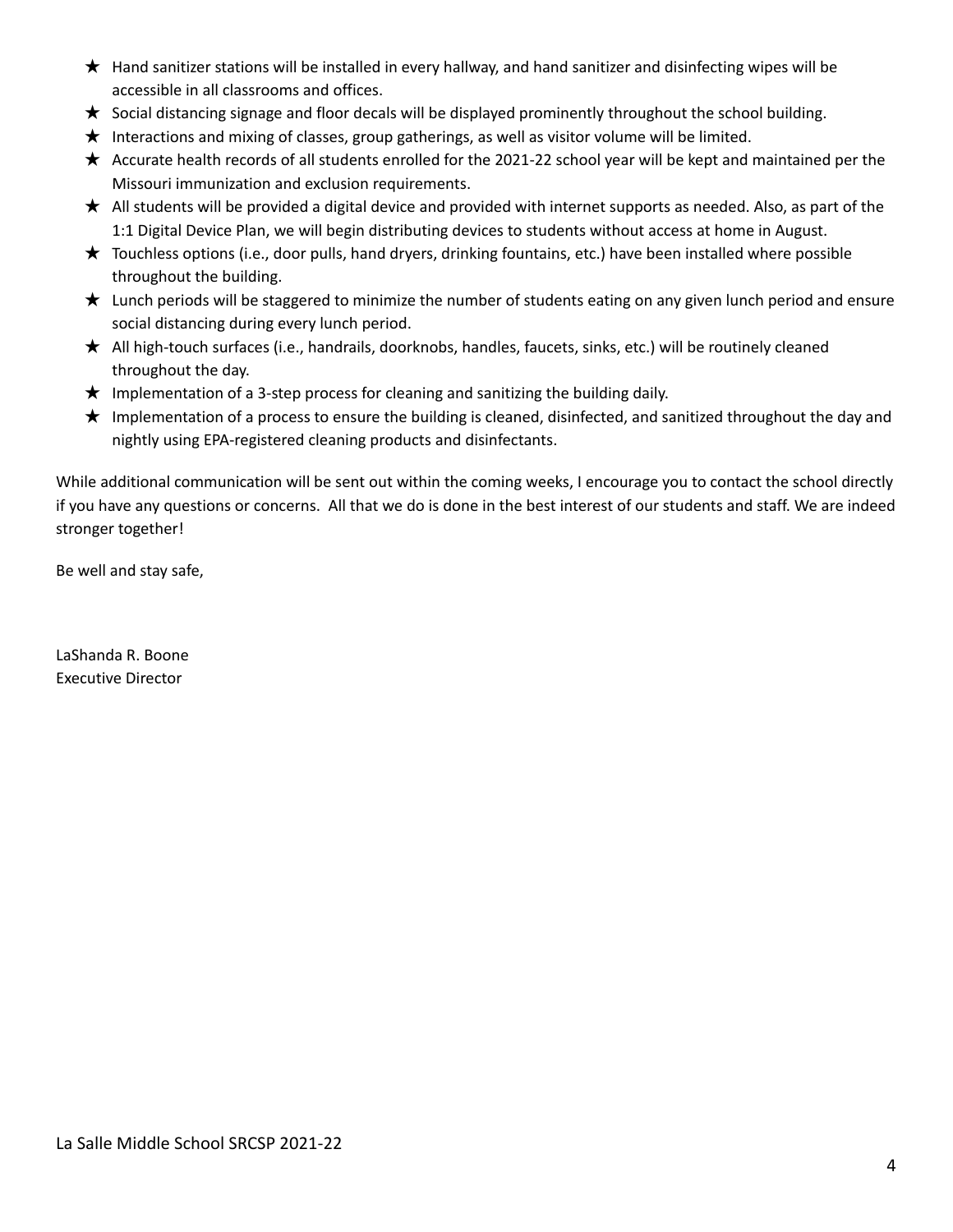#### <span id="page-5-0"></span>**2021-22 SCHOOL CALENDAR**

Use [this](https://docs.google.com/spreadsheets/d/e/2PACX-1vR86UdjR3X3OJf-sqW08rCZRqWDykQ4q78HPqkjpZAef9X9ZJXHIxGzM0s9R_AN3Rgroj8oaVluw2dR/pubhtml?gid=0&single=true) link to access the La Salle Middle School 2021-2022 school calendar.

#### <span id="page-5-1"></span>**INSTRUCTION**

Full return in-person, traditional instruction five days a week. Students will follow their regular class schedule, but efforts will be made to minimize contact and social mixing during school hours to include:

- $\star$  staggering passing times
- $\star$  minimizing the amount of daily passing periods (block scheduling)
- $\star$  staggering breakfast and lunch periods
- $\star$  grouping students in cohorts
- ★ reconfiguring seating in the classrooms to ensure at a minimum a 3ft radius around each student's workspace is maintained
- $\star$  maintaining a 6ft distance in the hallway and all common areas
- ★ to the extent possible minimize the use of shared materials in all classrooms (i.e., individual pencil cases, art supplies, assigned technology, etc.).
- ★ If the school is temporarily closed due to a health emergency, teachers will use the school's Virtual Learning Plan (AMI) to communicate class assignments to students. The Virtual Learning Plan meets the state requirements with the first day of school on August 23, 2021, per the approved Board of Directors' adopted school calendar.
- ★ The Virtual Learning Plan for 2021-22 is designed for those situations in which all, or parts, of the school, has to pivot from an in-person approach to instruction to a remote learning approach to instruction. The plan is divided into sections and based on staff function and needs of students.
- ★ Learning loss from the prior year's academic plan is being addressed through small group instruction with tutors and intervention plans, personalized learning, and implemented research-based instructional strategies. We are expanding our after-school tutoring options, socio-emotional learning plan, and enrichment opportunities for all students, including students with special needs.
- ★ Socio-emotional learning (SEL) activities will be woven into lessons across all content areas from math to art. Weaving social-emotional tools into classroom lessons and activities will help to support students both emotionally and academically as the 2021-22 school year begins, helping them better absorb and process the learning taking place in the classroom.

As we work together to ensure the best academic and socio-emotional experience for students receiving instruction virtually, parents/guardians will be expected to:

- ★ monitor the school's and or teacher web pages for up-to-date information regarding virtual learning resources
- $\star$  ensure that your child knows their usernames and passwords for instructional resources
- $\star$  ensure your child is participating in virtual learning instruction
- $\star$  maintain communication with teachers, administrator(s), and the school counselor
- ★ engage your child in conversations regarding assignments, homework, class activities, etc.
- ★ encourage your child to contact the school counselor if he/she is experiencing any emotional or mental challenges. Also, review the list of resources in the Counselor's Corner with your child.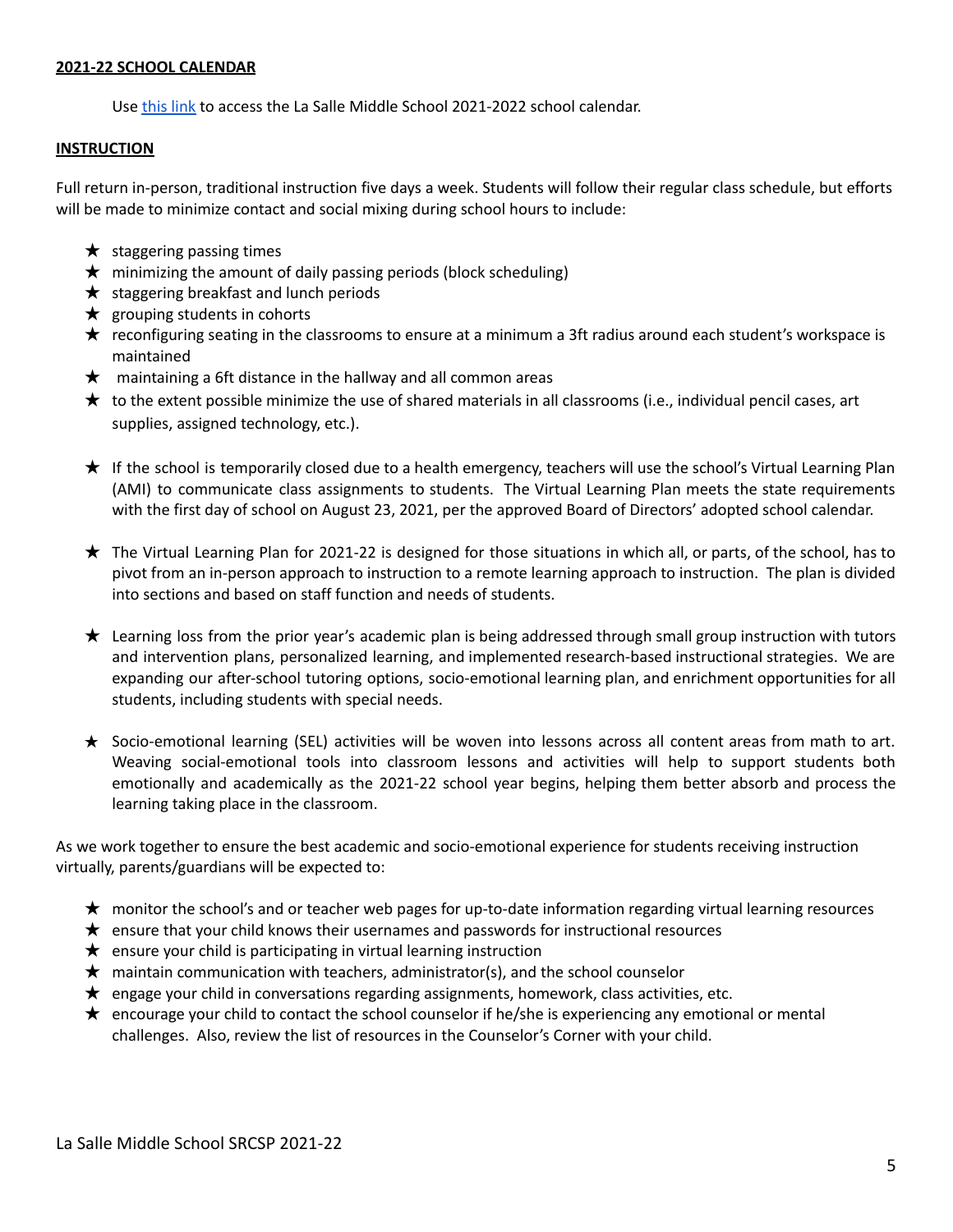Due to the contagious nature of COVID-19, parents should be prepared for unplanned school closures deemed necessary by health professionals that will range from two to ten days. When this occurs, all students will continue learning virtually with their classroom teacher(s) for a predetermined amount of time for each subject.

Should we have to transition all students to virtual learning, teachers will have consistent contact with students. Students will be held accountable for their work, and regular feedback will be provided. Students will also follow a consistent schedule/routine that includes regular live contact with teachers. Teachers will provide instructional resources and materials through digital learning means via Google Hangouts and Google Classroom.

#### **MOCAP/Virtual Learning**

Eligible students may enroll in virtual courses offered through the **[Missouri](https://mocap.mo.gov/) Course Access Program** (MOCAP). La Salle will accept all grades and credits earned through School sponsored virtual instruction and MOCAP. Students taking courses virtually are subject to all policies and procedures applicable to students enrolled in traditional courses including, but not limited to, the Acceptable Use Policy, discipline code of conduct, academic dishonesty, discrimination, harassment, bullying and cyber bullying.

#### <span id="page-6-0"></span>**HEALTH AND SAFETY - AT A GLANCE**

Preventing the spread of germs has always been a priority for schools, and schools are accustomed to encouraging regularly scheduled and thorough handwashing, the use of hand sanitizer, disinfecting surfaces and screening for sick children. Recommendations for increased handwashing, social/physical distancing, and the use of face masks are considerations for the 2021-22 school year. Below you will find La Salle's responsive steps for adhering to the health and safety considerations.

#### <span id="page-6-1"></span>**Vaccinations**

We recommend families consider the vaccine for their children who are 5 and older. Getting the COVID-19 vaccine is the best way to prevent contracting the novel coronavirus and experiencing severe symptoms. The Pfizer-BioNTech COVID-19 Vaccine has received authorization from the U.S. Food and Drug Administration for those ages 5 and up. As vaccinations become more readily available for students of all ages, we will provide detailed information to our community about vaccination access.

#### **Staff Vaccinations**

La Salle supports its staff members seeking to be vaccinated against COVID-19. Information regarding mass vaccination events for staff is regularly shared and the Board of Directors approved a policy strongly encouraging all staff to be vaccinated on January 27, 2021.

#### <span id="page-6-2"></span>**Staff Health Screenings**

Before reporting to work, all staff (including substitutes) will complete a daily health screening for various symptoms related to coronavirus. If a staff member is exhibiting any symptoms, they will be required to stay at home and follow up with their physician.

#### **Student Health Screenings**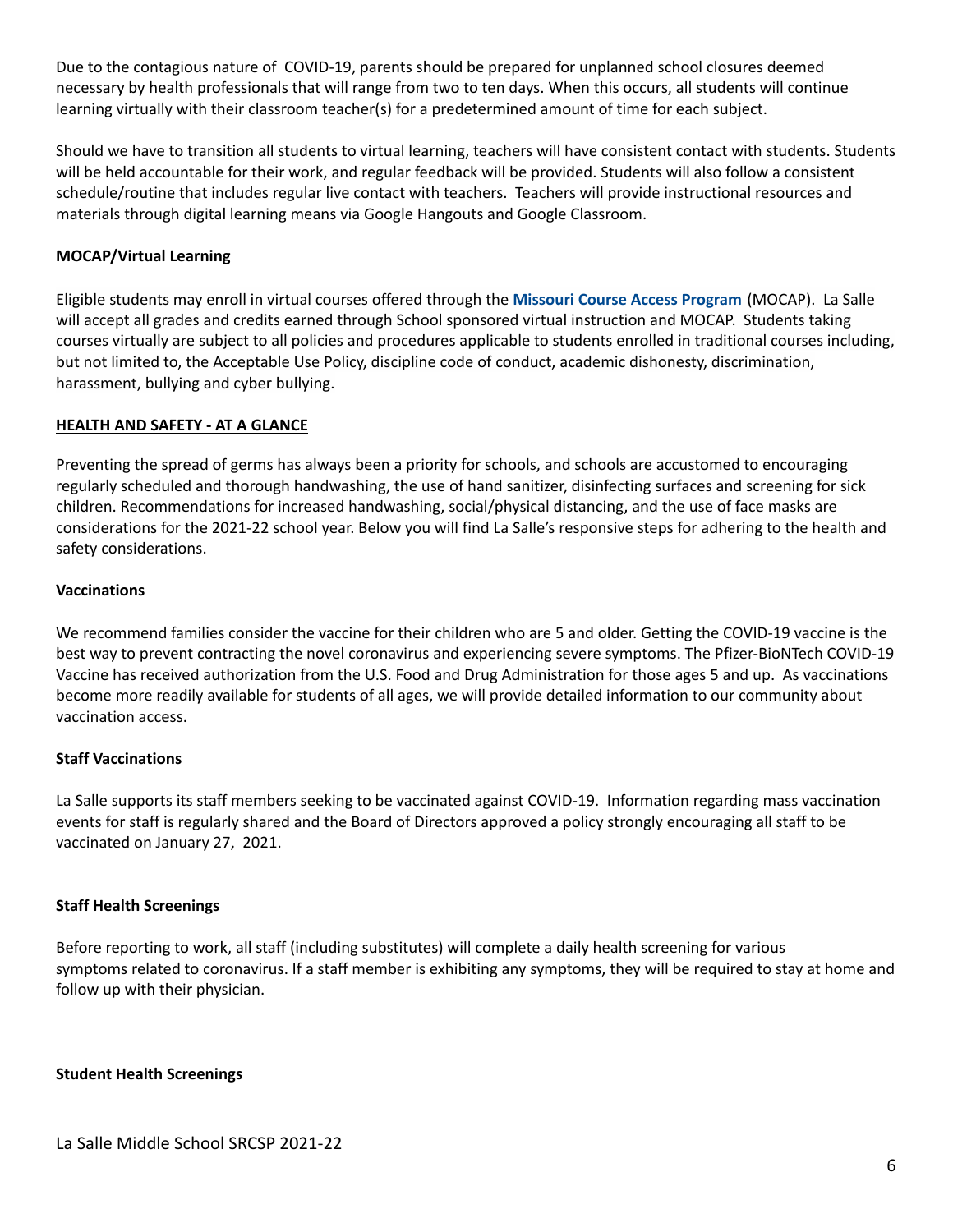Parents/guardians will be required to screen their child(ren) for various symptoms related to coronavirus. After screening, if your child(ren) exhibits any of the symptoms below, do not send your child(ren) to school and contact their physician or the St. Louis Department of Health at (314) 612-5100 for additional guidance.

- $\star$  A fever of 100.4 or higher, or a sense of having a fever.
- $\star$  A cough that cannot be attributed to another health condition.
- $\bigstar$  Shortness of breath that cannot be attributed to another health condition.
- $\bigstar$  The recent loss of any sense of smell or taste.
- $\star$  Muscle aches or pains that cannot be attributed to another health condition or that may have been caused by a specific activity (such as physical exercise).
- $\star$  A sore throat that cannot be attributed to another health condition.
- $\bigstar$  Chills or repeated shaking with chills.
- $\star$  A headache that cannot be attributed to another health condition.

#### <span id="page-7-0"></span>**Arrival and dismissal procedures**

Parents/guardians should not expect to walk their students to class. Parents should become familiar with the school's drop-off and dismissal procedures. The complete process can be found on the school's website, and parents will receive an email notification to download the SchoolPass app to their smartphones if they have not done so already.

#### **Building Access**

All visitors to include parents will be required to complete a health screening and wear face coverings upon entering the school building. Visitors (i.e. parent/guardians, alumni, etc.) will be prohibited from observing and or visiting classrooms.

#### <span id="page-7-1"></span>**Cohorting**

Cohorting is the grouping of a certain number of students to stay together for the school day. When feasible, cohorting is used to mitigate the possible spread of the virus that causes COVID-19. The school will make every effort to limit the movement of students while in the school building. This means each grade level of students will be divided into smaller cohorts. The cohorts of students will travel together from classroom to classroom to minimize or possibly eliminate the possible widespread of COVID-19.

#### <span id="page-7-2"></span>**Social/Physical Distancing**

Social distancing protocols for spaces have been developed, including floor decals to indicate appropriate distances. At a minimum, maintain a 3ft radius around each student's workspace in the classroom and 6ft in the hallway and all common areas. Teachers will be encouraged to hold classes on occasion and, weather permitting, outside to distancing greater social/physical distancing. Classes may also occur in other school spaces, like the cafeteria, gym, or library.

There will also be established and marked traffic patterns in hallways, exits, entries, and stairways to maximize social distancing practices whenever possible. Those students with disabilities including limited mobility will be accommodated using the elevator or alternate passing times. Other situations will be evaluated case by case.

Parents and essential visitors can expect to adhere to social distancing requirements and unique seating arrangements while on campus.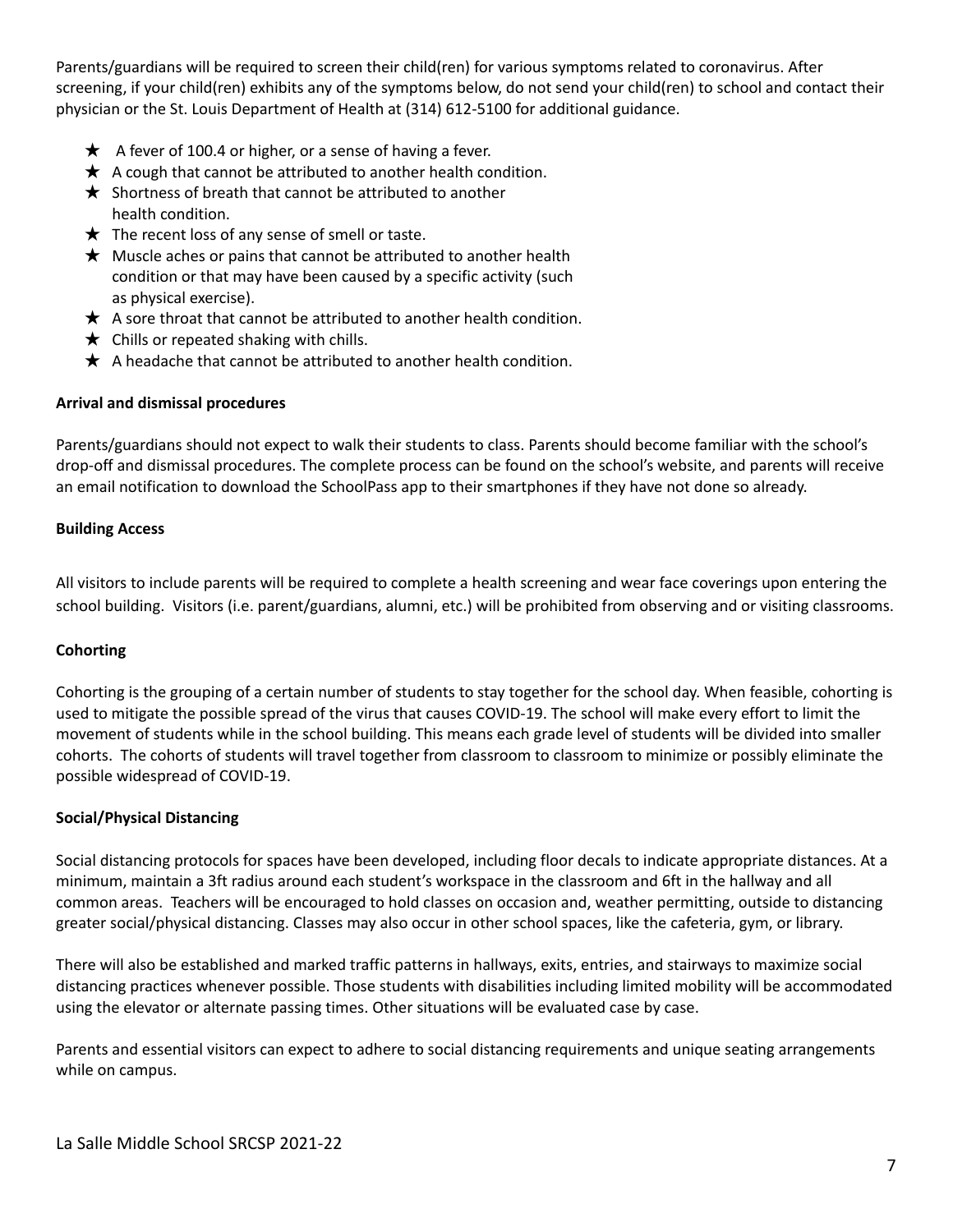#### <span id="page-8-0"></span>**Face Coverings**

Face coverings will be required for all students, teachers, staff, and essential visitors. Students will be issued clean washable cloth face masks each day upon entry into the school building.

★ Students and staff with medical conditions or disabilities that prohibit them from wearing face masks will be exempt as long as they have medical documentation on file. A face shield, however, will be provided to persons with a medical exemption or disability.

#### <span id="page-8-1"></span>**School Meals**

Convening a large number of students in the cafeterias for breakfast and lunch increases the risk of virus spread. At the same time, we will continue to utilize the cafeteria for the consumption of student meals. Parents should expect some shorter and staggered lunch periods.

#### **Restroom Usage/Breaks**

Classroom schedules will include designated times for restroom breaks so each grade/class can go at a specific time and avoid mixing classes. Decals will also be placed outside restrooms to provide visual cues to ensure social distancing while waiting.

#### <span id="page-8-2"></span>**Gloves**

Nurses, Physical/Occupational Therapists/Speech Therapists/ Psychologists/Administrators, and Teachers providing direct care for students with physical and health concerns will be required to wear gloves based on best practices. Janitorial staff will also wear gloves daily when cleaning and disinfecting.

#### <span id="page-8-3"></span>**Handwashing and Sanitizing**

Classroom schedules will include designated times for handwashing. Additionally, hand sanitizer stations will be located in hallways and high traffic areas of the school. All classrooms and offices will also be provided with a supply of disposable gloves, disinfectant wipes, and hand sanitizer. Posters will also be displayed throughout school buildings to reinforce the STL-DOH and CDC recommendations for best-practice handwashing.

#### <span id="page-8-4"></span>**Respiratory Etiquette**

Respiratory etiquette keeps respiratory droplets and viral particles in schools low and is considered another great way to keep schools operating safely.

- $\star$  Staff and students are reminded to cover their coughs and sneezes.
- ★ Signage is posted throughout the building about covering your coughs and sneezes. They provide good reminders for students and staff to practice good respiratory etiquette.
- ★ Additionally, all classrooms and offices will be equipped with tissue, hand sanitizer, and disinfectant wipes to reinforce good respiratory etiquette.

#### **Family Conferences and Meetings**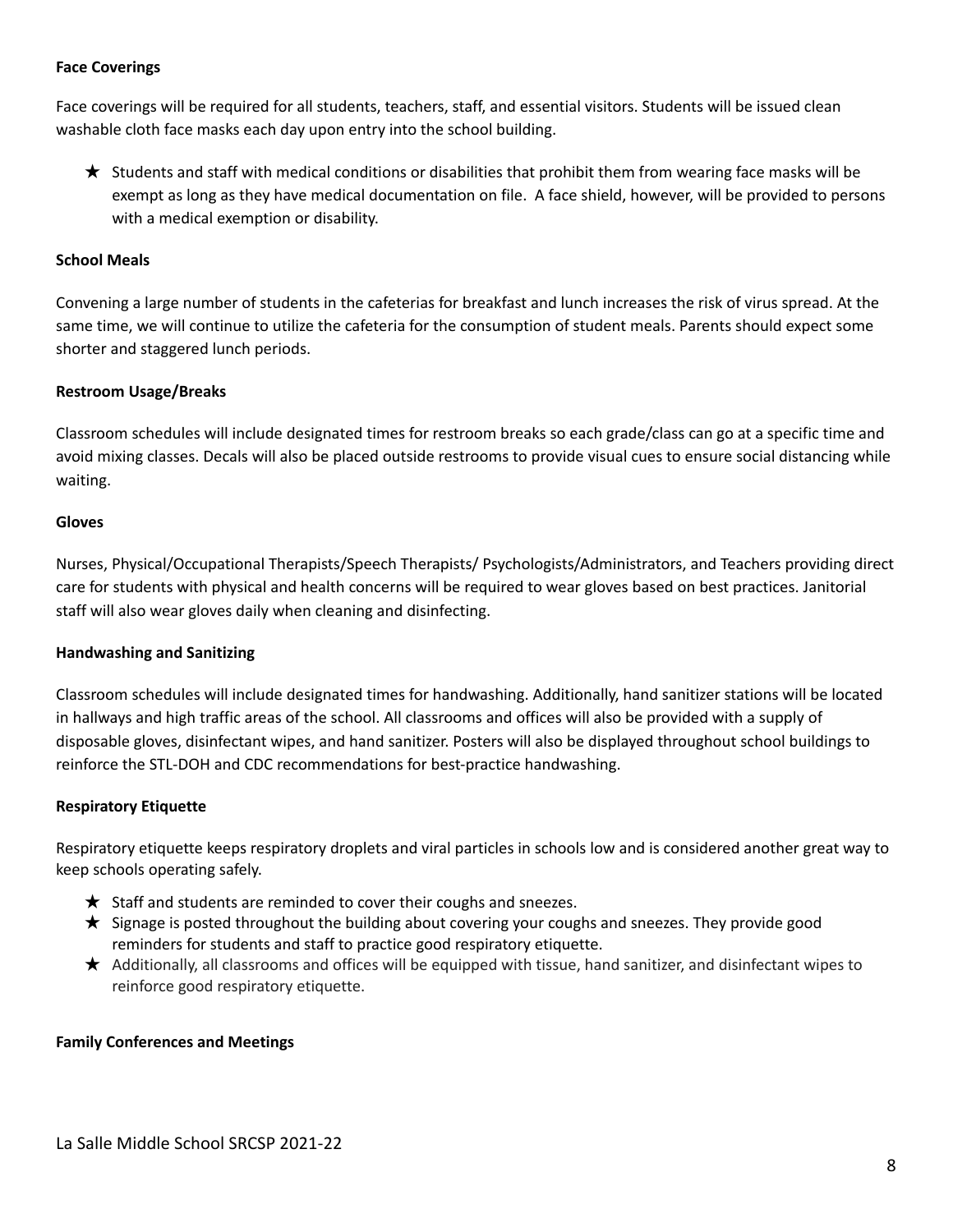Parents/guardians may request virtual or phone meetings to discuss any aspect of their child's education. Parents/guardians wanting or needing to come to the school for any reason should contact the Main Office first.

#### <span id="page-9-0"></span>**When a staff person is identified with symptoms**

The individual will be removed from the general population immediately. If they are medically stable, they will be sent home immediately. If they are not stable, a member of the LSCS administration will call 911. The individual will be advised to contact their healthcare provider if they exhibit symptoms or answered **YES** to any of the daily self-assessment Health Screening Assessment. The healthcare provider will determine whether the symptoms are a result of COVID-19 infection or if there are other health issues.

#### <span id="page-9-1"></span>**When a student is identified with symptoms**

The student will be removed from the general population immediately. If the student is not medically stable, staff or school health officials will call 911. Only trained staff should provide lifesaving care (e.g., CPR). The school health official will contact the student's parents as soon as possible. If medically stable, the student will be monitored while in isolation until their parent/guardian can pick them up.

#### <span id="page-9-2"></span>**When a student/staff test positive for COVID-19**

When a student or staff member tests positive, LSCS will utilize contract tracing methods, including the daily wellness check and seating charts, to determine who has been in contact with that individual within a six-foot space for more than 15 minutes. LSCS will use this information to decide to what extent other school community members must be quarantined or how we will implement "test-to-stay" protocols, detailed below.

#### **Test-to-stay**

Keeping our students safe and in school is our top priority. We have learned a great deal over this past year, and our current guidance and procedures reflect the most updated recommendations from the CDC, MIssouri Department of Health and Senior Services, and City of St. Louis Department of Health.

For the remainder of the 2021-22 school year, we are offering an extra layer of protection to prevent the spread of COVID-19, a COVID-19 testing program at school. This program has two components:

- 1. symptomatic testing for students who show symptoms of COVID-19 at school
- 2. test and stay for students and staff regardless of vaccination status who are identified as close contacts (within 6ft of a COVID positive individual for 15 minutes or more) can continue to attend school, if certain criteria are met.

Each of these is a quick, non-invasive nasal swab or saliva sample collected under the supervision of a trained staff person.

Students only participate with permission from a parent or guardian. Below we describe the testing program and how they are conducted.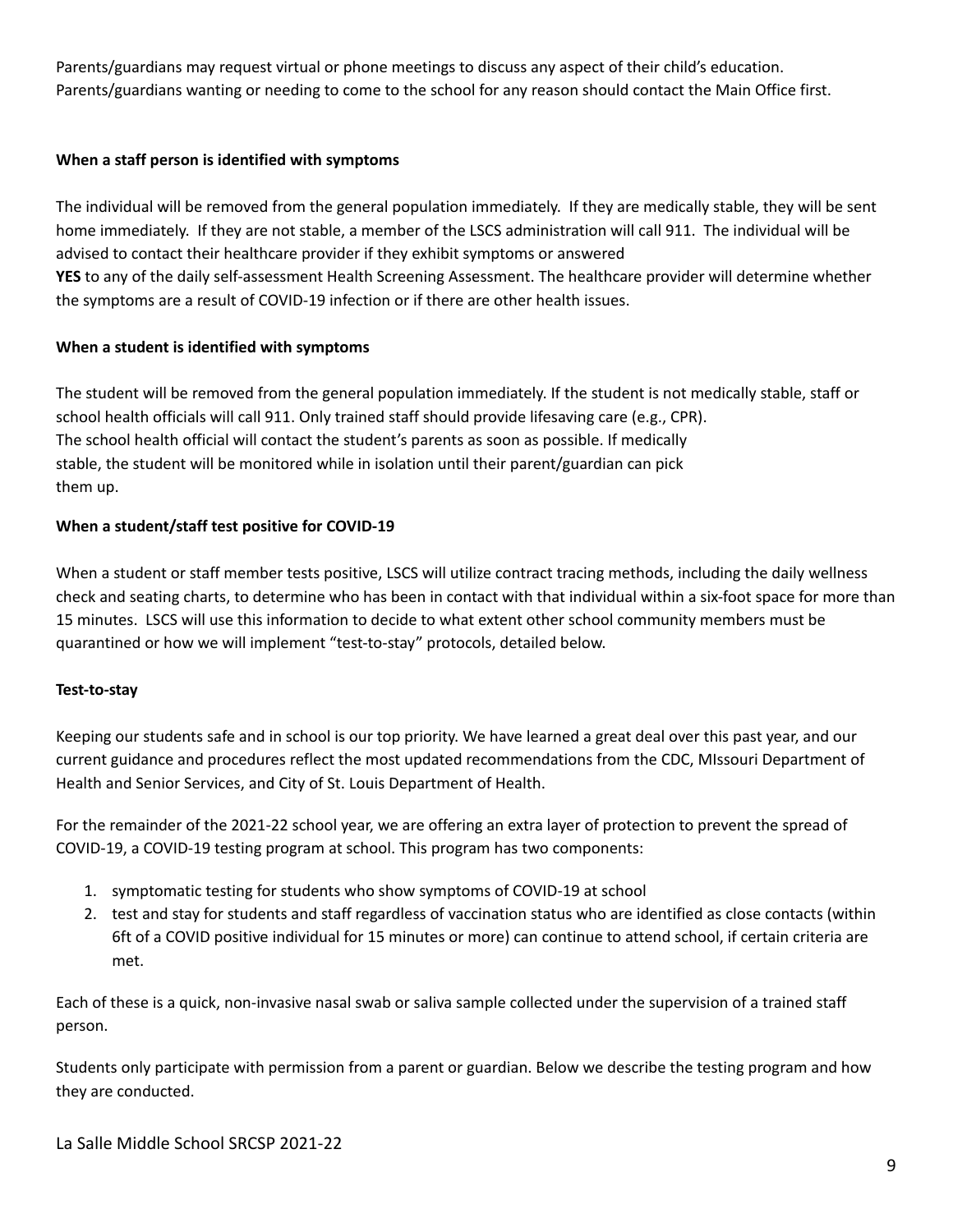- $\star$  The close contact does not include household exposures (i.e., exposures among persons who live in the same household). There may be other similar higher-risk exposures where a test to stay would not be recommended. The final decision regarding the inclusion in Test to Stay is at the discretion of the La Salle Charter Schools, Inc., based on findings of the case investigation.
- $\star$  Does not develop symptoms of COVID-19 throughout the full duration of the quarantine period (10 days past the last date of exposure to the case).
- $\star$  Wears a mask consistently and correctly in school at all times during their quarantine period (10 days past the last date of exposure to the case), other than when eating or drinking. When these individuals cannot be masked (i.e., when eating or drinking) they should maintain 6 feet of distance from other individuals to the extent feasible.
- $★$  Receive a minimum of three rapid antigen tests (e.g., BinaxNOW) during the first seven (7) days of the quarantine period per the following:

★ Test One: Upon identification as a close contact (unless already participating in a screening testing program); AND

- ★ Tests Two and Three: A minimum of two additional rapid antigen tests, preferably on two non-consecutive school days within the first seven days of the quarantine period. For example: contact identified as a close contact on day 2 of quarantine would be tested on day 2 (Wednesday); day 4 (Friday) and day 7 (Monday); AND
- $\star$  The testing is conducted upon entry to school and negative results received prior to return to the K-12 setting.

A person who tests positive for SARS CoV-2 during their quarantine period must isolate and obtain clearance from their medical provider before returning to school for in-person learning.

- $\star$  Participation in extracurricular activities will be stopped during the 10 day period.
- ★ Receive negative test results from COVID-19 testing conducted throughout the duration of the 10-day quarantine period.
- ★ Active monitoring of persons participating in test-to-stay for symptoms is conducted by the school throughout the duration of the 10-day quarantine period, and persons should self-isolate at home if symptoms develop.
- ★ All persons participating in the test-to-stay must quarantine outside of the school setting.

A person with COVID-19 can spread the SARS-CoV-2 virus to others starting from two days before they have any symptoms (or, for asymptomatic patients, two days before the positive specimen collection date), until they meet the criteria for ending isolation. Therefore, persons can be infected with SARS-CoV-2 and spread the virus to others without having symptoms or knowing they are infected.

LSCS will consult with local public health agencies to report confirmed cases of COVID-19. In the case of multiple positive tests in the LSCS community, LSCS will work with local public health agencies to determine a course of action.

LSCS will consult with local public health agencies to determine when persons infected with COVID-19 should be allowed to return to school. Currently, the minimum is ten (10) days when a person is COVID-positive. For other infectious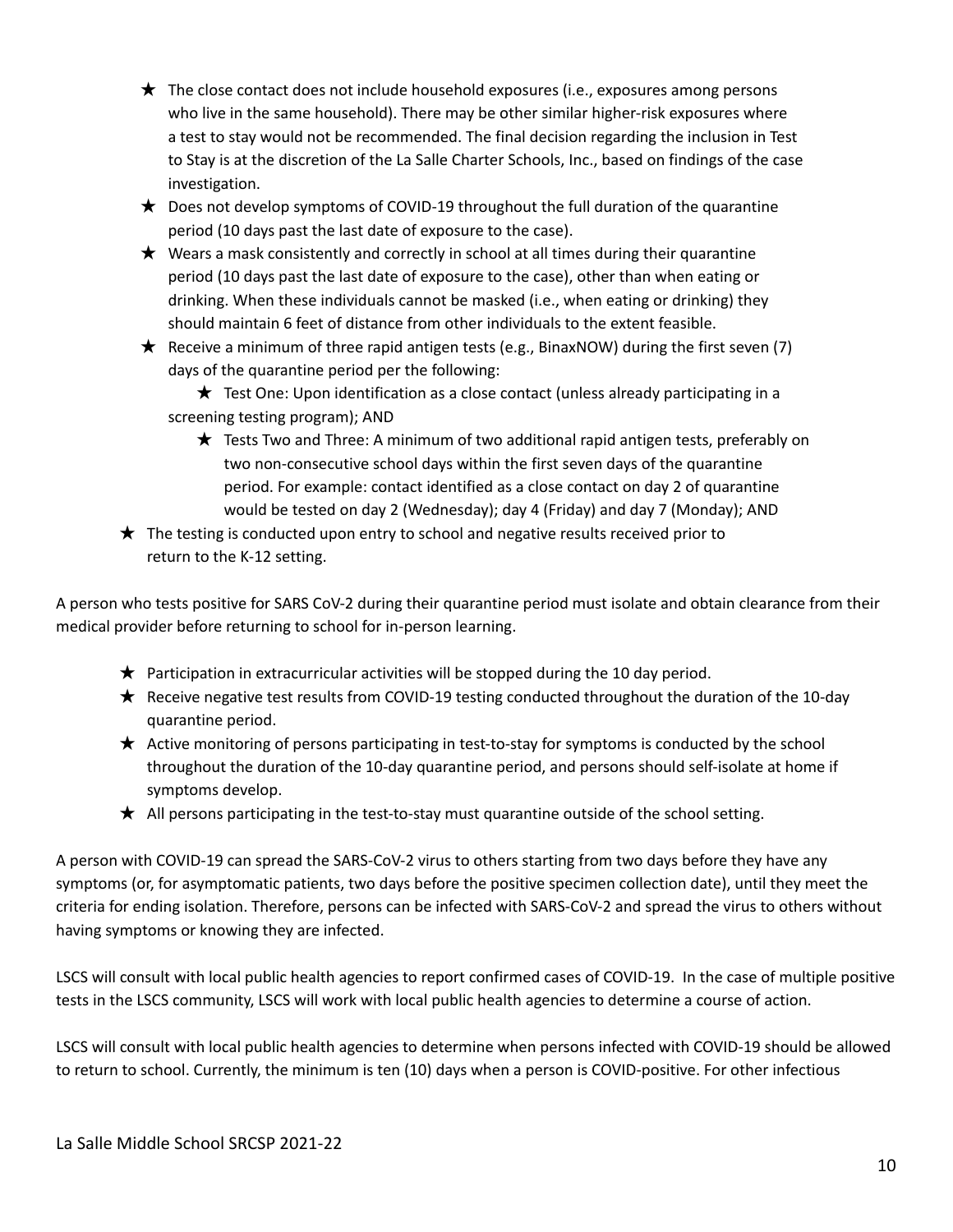diseases, review the City of St. Louis Infectious Disease Control Administrative Guidelines and Procedures and Exclusion Guide**.**

#### <span id="page-11-0"></span>**Contract Tracing**

#### In the event there is a positive case, these are the steps that our COVID Response Team will take:

- 1. The C.A.R.E. Team will be notified of the positive case (by the Department of Health, the principal, executive director, by families, etc.).
- 2. The C.A.R.E. Team will gather information from the positive individual and contact those who have possibly been exposed to determine whether there has been a "close contact"\* (within 6 feet for 15 minutes or more, with or without masks, per the current CDC guidelines for determining close contacts).
- 3. Should the need arise to quarantine (i.e. if the C.A.R.E. Team determines that there was a "close contact"), the principal and Contact Tracing Team will notify persons involved of the need to quarantine, for a time period to be determined by the Contact Tracing Team pursuant to current CDC and STL-DOH guidelines.
- 4. If a teacher is impacted the principal will work with the teacher to communicate virtual instruction or other contingency plans with the class and their families.
- 5. If the principal is impacted, the executive director will designate a communications process to keep staff and parents informed as needed.

#### <span id="page-11-1"></span>**CLEANING PROTOCOLS AND DISINFECTION**

#### <span id="page-11-2"></span>**Building Operations and Cleaning and Disinfecting**

The Centers for Disease Control and Prevention (CDC) has provided information regarding cleaning and disinfecting the school building and other areas. These guidelines can be found at:

https://www.cdc.gov/coronavirus/2019-ncov/community/disinfecting-building-facility.html

A few basic recommendations from the CDC that we support include:

- $\bigstar$  Wear disposable gloves to clean and disinfect.
- $\bigstar$  Clean surfaces using soap and water, then use disinfectant.
- ★ Cleaning with soap and water reduces the number of germs, dirt, and impurities on the surface. Disinfectant kills germs on surfaces.
- $\star$  Practice routine cleaning of frequently touched surfaces.
	- More frequent cleaning and disinfection may be required based on the level of use.
	- Surfaces and objects in public places should be cleaned and disinfected before each use.
- ★ High-touch surfaces include tables, doorknobs, light switches, countertops, handles, desks, phones, keyboards, toilets, faucets, sinks, etc.
- ★ Disinfect using EPA-registered household disinfectant https://www.epa.gov/pesticideregistration/list-n-disinfectants-use-against-sars-cov-2-covid-19), properly diluted bleach solutions, or alcohol solutions with at least 70% alcohol.

Hand sanitizing stations have been purchased and dispersed throughout the school to provide opportunities for students to sanitize their hands frequently. Plexiglass barriers will be installed in areas where frequent face-to-face interaction occurs (the Main Office, cafeteria, etc.).